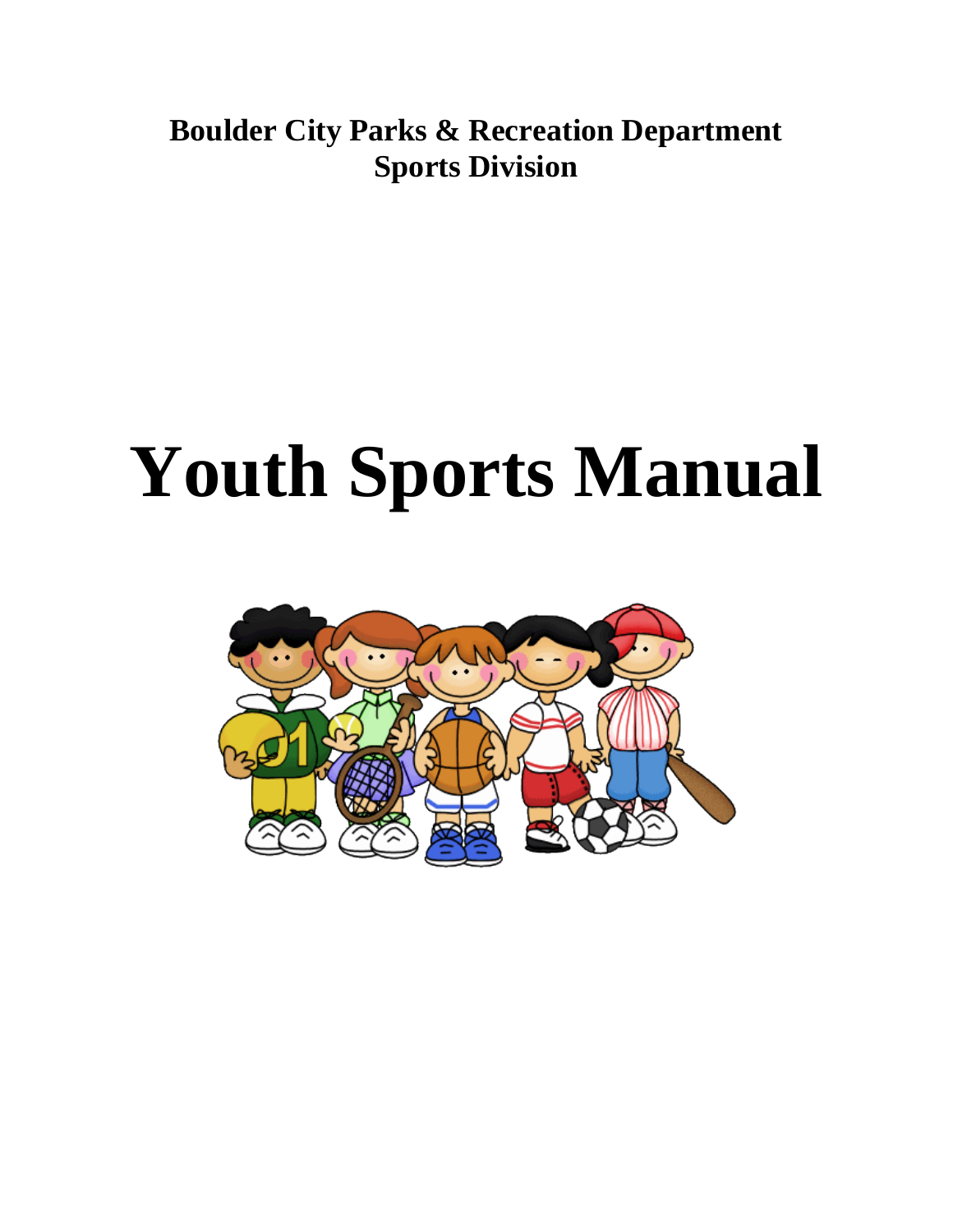#### **PURPOSE**

To guide each participant through an organized program and to develop the fundamentals of sports and team play through teaching, training, and sportsmanship. Participation, skill acquisition, sportsmanship, and fun are the goals of the programs as well as fostering a positive attitude without overly emphasizing, as a primary goal, winning every game. These goals must be kept in mind at all times by coaches, players, officials, parents, and spectators.

#### **TEAM ESTABLISHMENT**

- A. Players must register with the Recreation Department and may attend scheduled skills clinics.
- B. Teams will be made in the following format and procedure which will be conducted by a representative of the Recreation Department.
	- 1. Players will be assigned randomly to teams according to a rating system.
	- 2. The ratings are assigned to players as a result of their performance from their prior season. It is given by the coach and may be adjusted by comparing players to other players at the clinics. This is used as a method to balance the teams as equally as possible.
	- 3. Once teams are organized, coaches will receive their roster. They may begin practices.
	- 4. Brothers and sisters will automatically be drafted on the same teams unless otherwise requested by the parent.
	- 5. Each team will be allowed a maximum of two (2) official coaches.

#### **TEAM REQUESTS**

Although the Recreation Department realizes requesting certain teams or coaches for reasons of transportation, baby-sitting, friends, favorite coaches, etc., would be appreciated by many parents, honoring such requests for everyone would be impractical and impossible. Our policy is that all players will be randomly assigned to teams by Recreation Department staff. However, brothers and sisters will automatically be drafted on the same team unless otherwise requested. No requests will be honored. NO EXCEPTIONS.

#### **COACHES' AND ASSISTANT COACHES' SONS/DAUGHTERS**

A coach of a Boulder City Parks and Recreation Department sports activity is authorized to have his/her son/daughter assigned to his/her team. An assistant coach is authorized to the same policy under normal circumstances. Final approval in the case of the assistant coach will rest with the Recreation Department.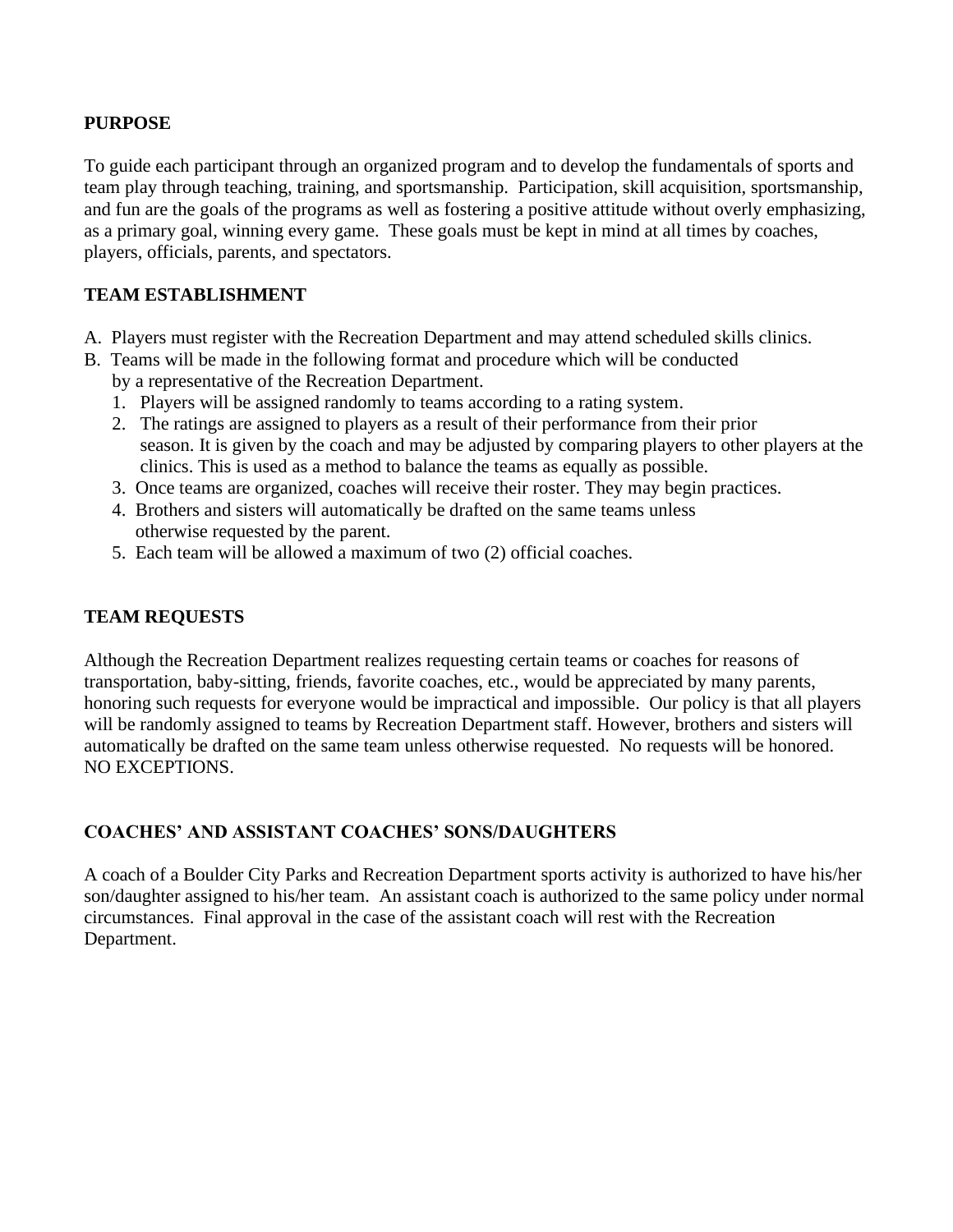## **ROSTERS AND ROSTER CHANGES**

- 1. For the protection of the coach and the City of Boulder City, all children must be officially registered and his/her name appear on the team roster to be eligible to participate in games or practices.
- 2. If a team loses a player during the season, the coach may notify the Recreation Department and be assigned a replacement player from the waitlist if one is available.
- 3. Late sign-ups will be assigned at the discretion of The Youth Sports Coordinator ONLY.
- 4. Maximum number of players will be established for each sport and league. Teams will not be assigned more players than the determined maximum number.
- 5. Players will play with the team they are assigned to for the duration of the season. Players will not be permitted to switch teams for any reason.

# **LATE SIGN-UPS**

- 1. Every effort will be made to accommodate players registering late. However, there are no guarantees.
- 2. Requests to be assigned to certain teams will not be honored.
- 3. A waiting list will be established for players registering late if team rosters are full. All players who register before the coaches meeting will be assigned to a team.
- 4. Late sign-ups will not be guaranteed participation in the program.

# **REGISTRATION AND ELIGIBILITY**

1. All players participating in any sport activity must be registered and have an accompanying release of liability form on file with the Recreation Department. The player's name appearing on the roster indicates this has been completed.

2. Appropriate age or grade divisions will be created for each league and sport.

3. No player shall be permitted to play in a lower age/grade division then their actual age or grade in school.

4. Players may play up into the next age/grade division only at the desire and request of the coaching parent. This decision will be made on a case-to-case basis.

5. No player less than 5 years old will be permitted to participate in kindergarten T-Ball.

6. Age or grade level is determined by the present age or grade at the time of the clinic except baseball which will use the date, May 1st as the age cut-off date.

## **RULES**

Concussion awareness information and written rules pertaining to and governing each league and sport will be established and maintained by the Recreation Department and distributed to all coaches and parents. Parents and coaches are expected to sign a code of conduct pledge stating that they are aware of the rules and behavior expectations in this league prior to each season.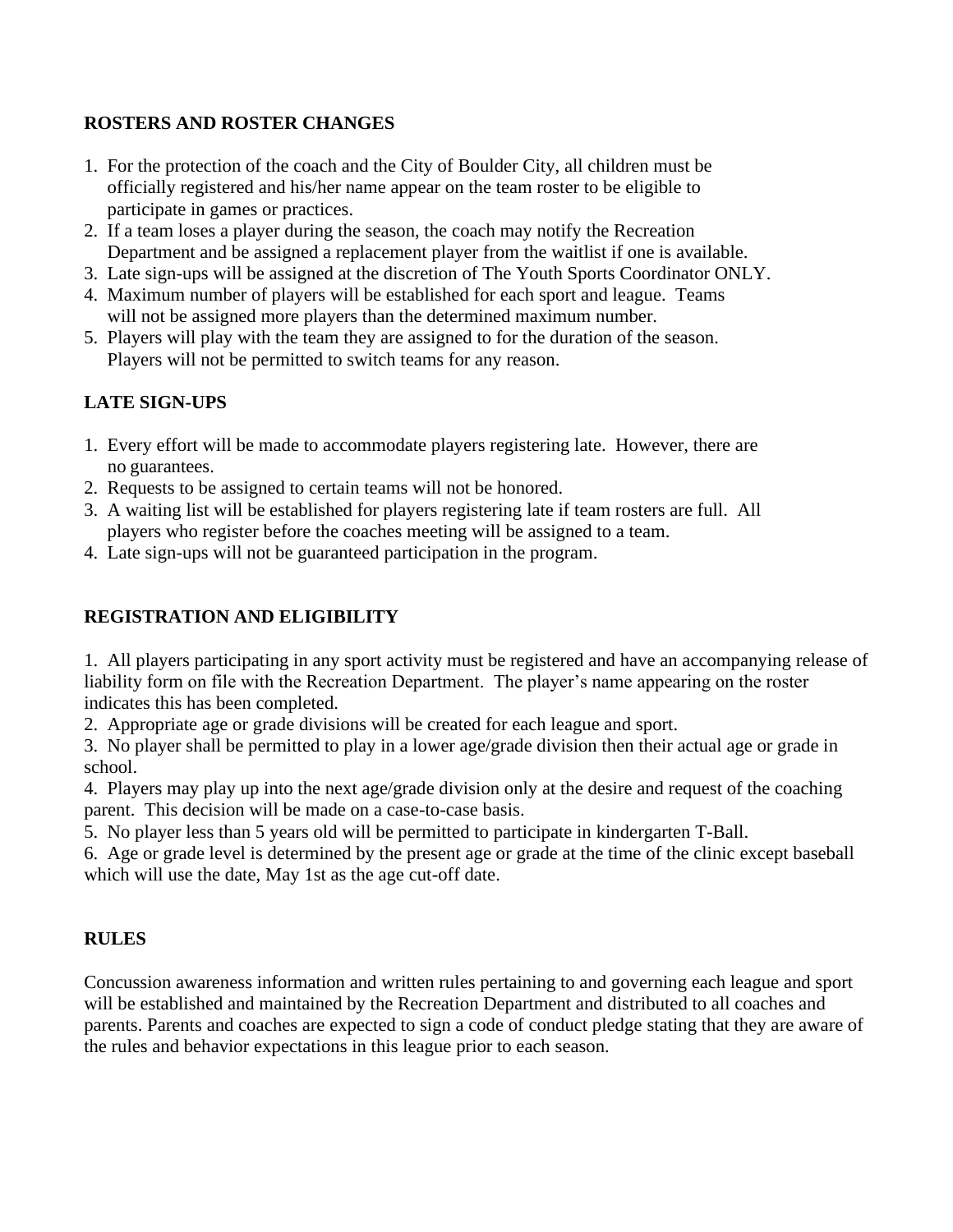#### **PROTESTS**

No protests will directly be allowed in any youth sport contest. All matters of concern should be directed to the Recreation Coordinator or Assistant Recreation Coordinator in person, in writing, or by phone (702)508-1297 by the Monday following the incident. Every attempt will be made to resolve the issue by the end of work week following the complaint. Any questions or disagreements should be taken care of before the game. During and following the game, the decisions of the referees and officials will be final. PLEASE RESPECT THEM!

#### **GAMES MAY END EARLY DUE TO UNSPORTSMANLIKE CONDUCT**

Recreation Leaders have the authority to call a game if said game reaches the point it no longer follows the philosophy of this program.

#### **STANDINGS AND SCORE**

Game scores will not be posted and win loss records will not be kept. League or team standings will not be posted or kept.

#### **POST SEASON PLAY**

All-star games, play-off games, or tournaments of any kind are not allowed or endorsed by the Boulder City Parks and Recreation Department and giving out trophies to players is not permitted.

#### **FORFEITS**

Forfeits are a moot point since standings are not kept in the leagues. Games that cannot be played due to too few players will not be rescheduled. Parks and Recreation asks coaches to share players in these circumstances. For the purpose of a win or a loss, official forfeits will not exist and games unable to be played will merely be considered cancelled.

#### **SCHEDULING**

1. Games that require rescheduling due to gym conditions, light failure, or other unforeseen problems will be rescheduled at the earliest open date if/when and where feasible or possible.

2. Scheduled games that conflict with other events and are not in control of the Recreation Department which cause forfeits or a game not to be played will not be rescheduled (see policy concerning forfeits). 3. Cancellations and schedule changes will only be made by the Recreation Department. No other cancellation requests or schedule change requests will be honored. BCRD cannot accommodate any individual(s) or individual team in regards to scheduling.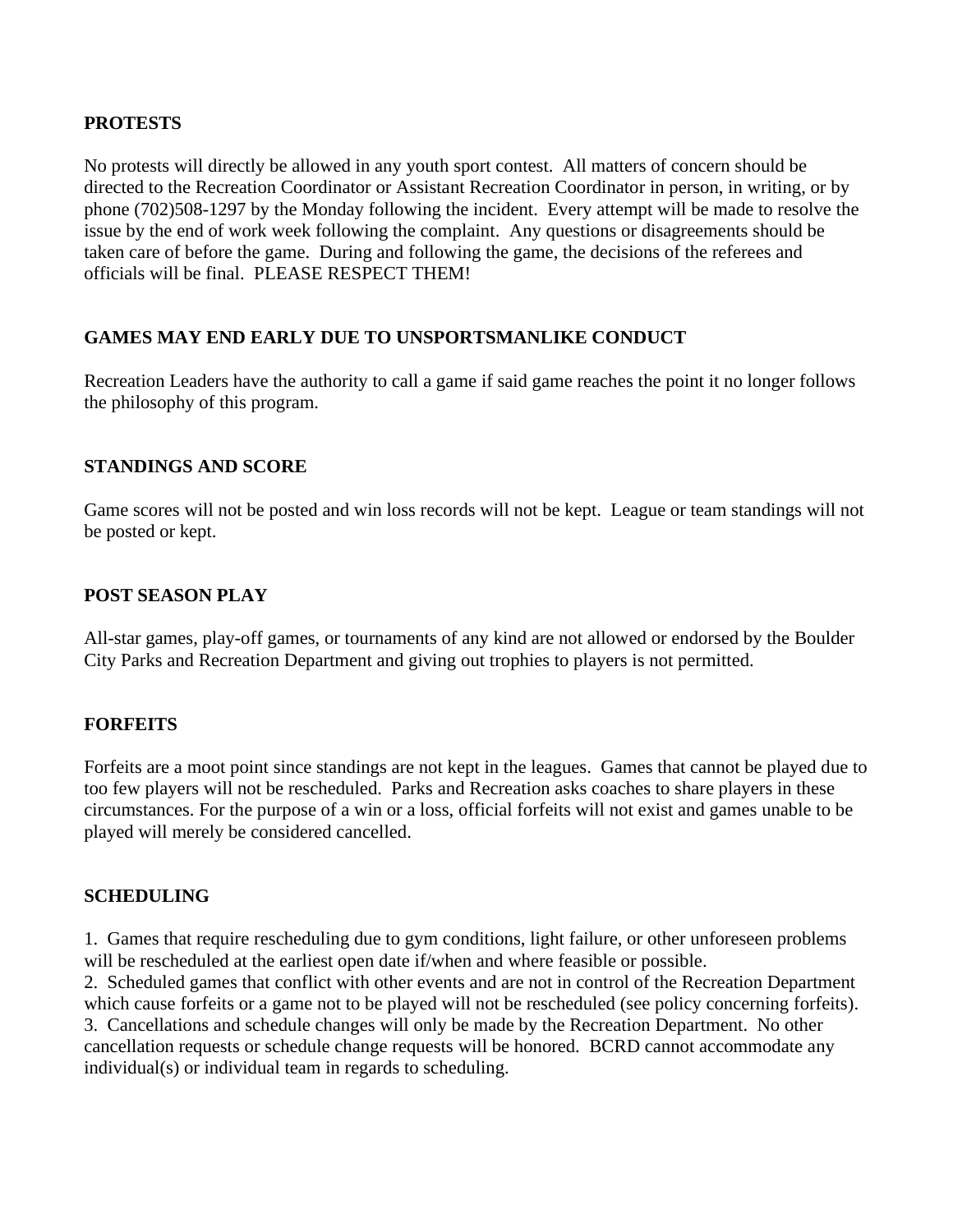## **EQUIPMENT, UNIFORMS, SCHEDULES, AND OFFICIALS**

1. All necessary equipment for practice and games will be provide by the Recreation Department.

2. Each player will be provided with an official T-shirt which will serve as the team uniform. Girls'

softball and boys' baseball will be provided with a complete baseball uniform.

- 3. Players are expected to wear the official team uniform to participate in games.
- 4. Schedules for each player will be provided by the Recreation Department.
- 5. Game officials and scorekeepers will be provided by The Recreation Department.

## **TEAM PRACTICES**

1. It is the responsibility of the coach to schedule all team practices. The Parks and Recreation Department suggests at least five practices prior to playing games.

2. Field or gym reservation information will be provided to the coach at the beginning of the season.

3. All reservations must be officially made through The Recreation Department to reserve fields or gym time.

4. Coaches are only permitted a maximum of three (3) contacts with the team per a one-week period. These contacts can be either in the form of practices, games or a combination of both.

#### **PLAYING TIME**

Minimum playing time standards (50% of game) will be established for each league/sport and stated in the Rules & Regulations Manual for that sport. Coaches are required to abide by the playing time rules for all players who are in good standing. Coaches will not be required to play all players who show up for games if there are justifiable disciplinary reasons, illness, or injury. If any of these should occur, the coach must notify the scorekeeper or officials before the beginning of the game and have the players name and reason for non-participation recorded on the scoresheet.

## **CONDUCT, DISCIPLINE, AND SUSPENSIONS**

#### **The Parks and Recreation Sports Coordinator or Assistant Sports Coordinator will be present at all youth sporting events in an attempt to supervise players, coaches, and staff conduct:**

1. Profanity of any kind will not be tolerated and will result in ejection or technical fouls (basketball).

2. Abuse of officials or any representative of the Recreation Department Staff will result in disciplinary action.

3. Anyone (coach or player) ejected from a game will automatically be suspended from the next scheduled game. A meeting with the Recreation Coordinator or his designee may be required to determine further disciplinary action.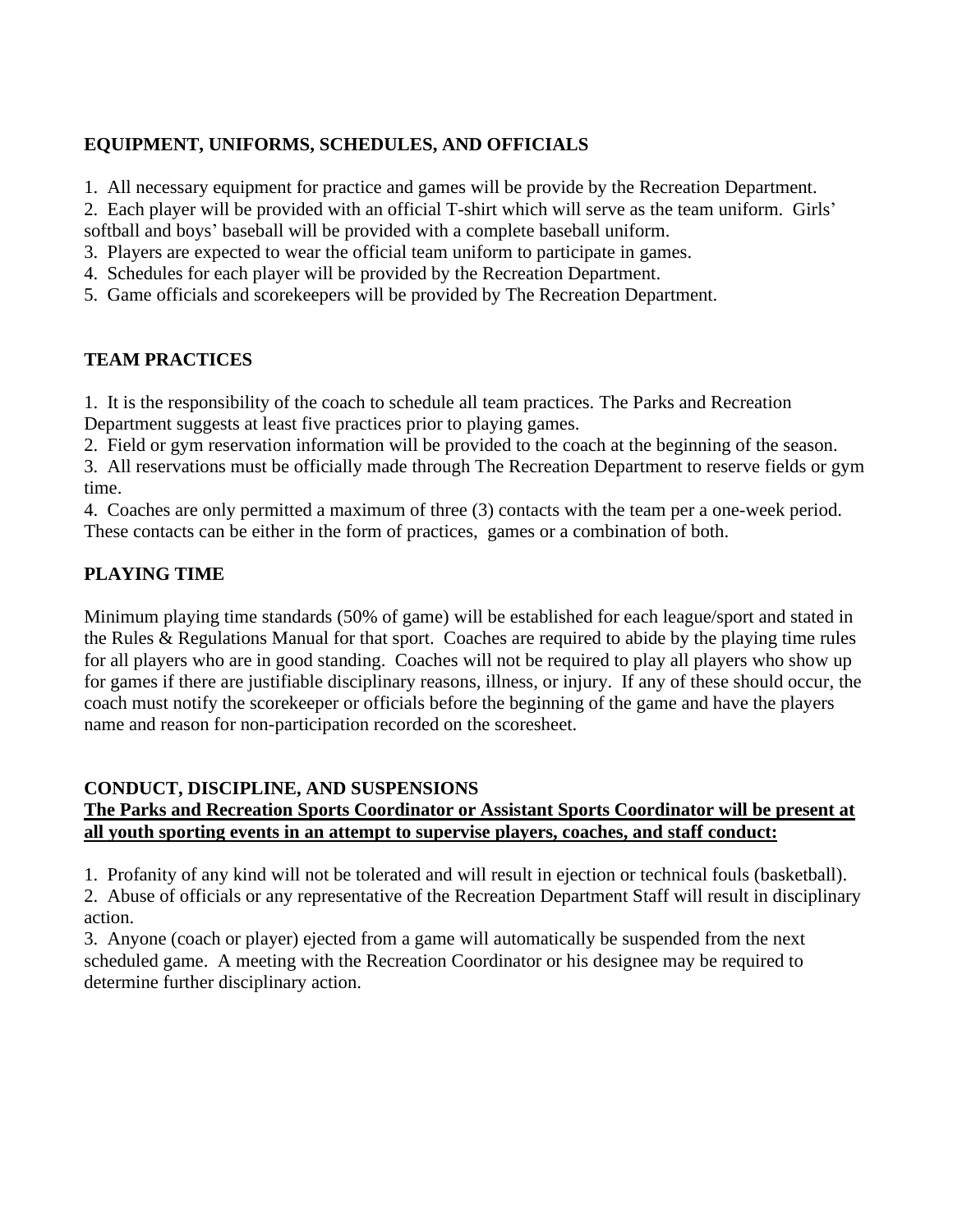## **ALCOHOL, TOBACCO, AND GLASS CONTAINERS**

1. The use or possession of any alcoholic beverage within the area of any Youth Sports activity, event, practice, or game is forbidden.

2. Coaches will not use alcoholic beverages immediately prior to or during the time he has contact with his team.

3. Any coach under the influence of drugs or alcoholic beverages during contact time with his team will be suspended.

4. No person (coach, parent, or spectator) will be permitted to use tobacco products within the immediate area of children involved in the programs.

5. Glass containers are not permitted at the fields or in the gymnasiums.

#### **RESPONSIBILITIES OF COACHES, PLAYERS, AND SPECTATORS**

#### COACHES SHALL:

- 1. Attempt to develop the following traits in the players who are under their guidance:
	- a. Encourage sportsmanlike conduct at all times
	- b. Understand and respect the rules, team members, coaches, other teams players and coaches, and the officials.
	- c. Support a "winning isn't everything" attitude display courage in defeat, tolerance and modesty in victory.
	- d. Show control over emotions, language, behavior, and self.
	- e. Teach a spirit of cooperation and team play.
	- f. Demonstrate a spirit of fair play.
	- g. Show how to apply the basics and fundamentals of the game.

2. Remember sportsmanship at all times. The methods coaches use in handling and training their young players can have a direct bearing on the future of the child. Especially important is what a coach says to a child and how he/she says it.

3. Always set a good example for the impressionable young people he/she is coaching.

4. Understand that conduct unbecoming to a coach and exhibiting excessive unsportsmanlike traits could result in removal from coaching. Adults are expected to set the example of sportsmanship and proper conduct for the players.

5. Coaches will be responsible for the safety and the conduct of his/her team.

6. Coaches will follow the guidelines of this manual and Rules and Regulations as set forth by the Recreation Department.

7. Coaches will be required to have knowledge of concussion protocols, basic first aid, and injury identification. They should also be aware of the emergency action plans pertaining to the facilities used (attached).

8. Coaches will possess participant's emergency contact information, a first aid kit, and medical/injury treatment forms at all times.

9. Coaches will wait with athletes until they are picked-up from games and practices. Should a coach wait longer than 15 minutes, they should call the Boulder City Police Department non-emergency number (702)293-9224**.**